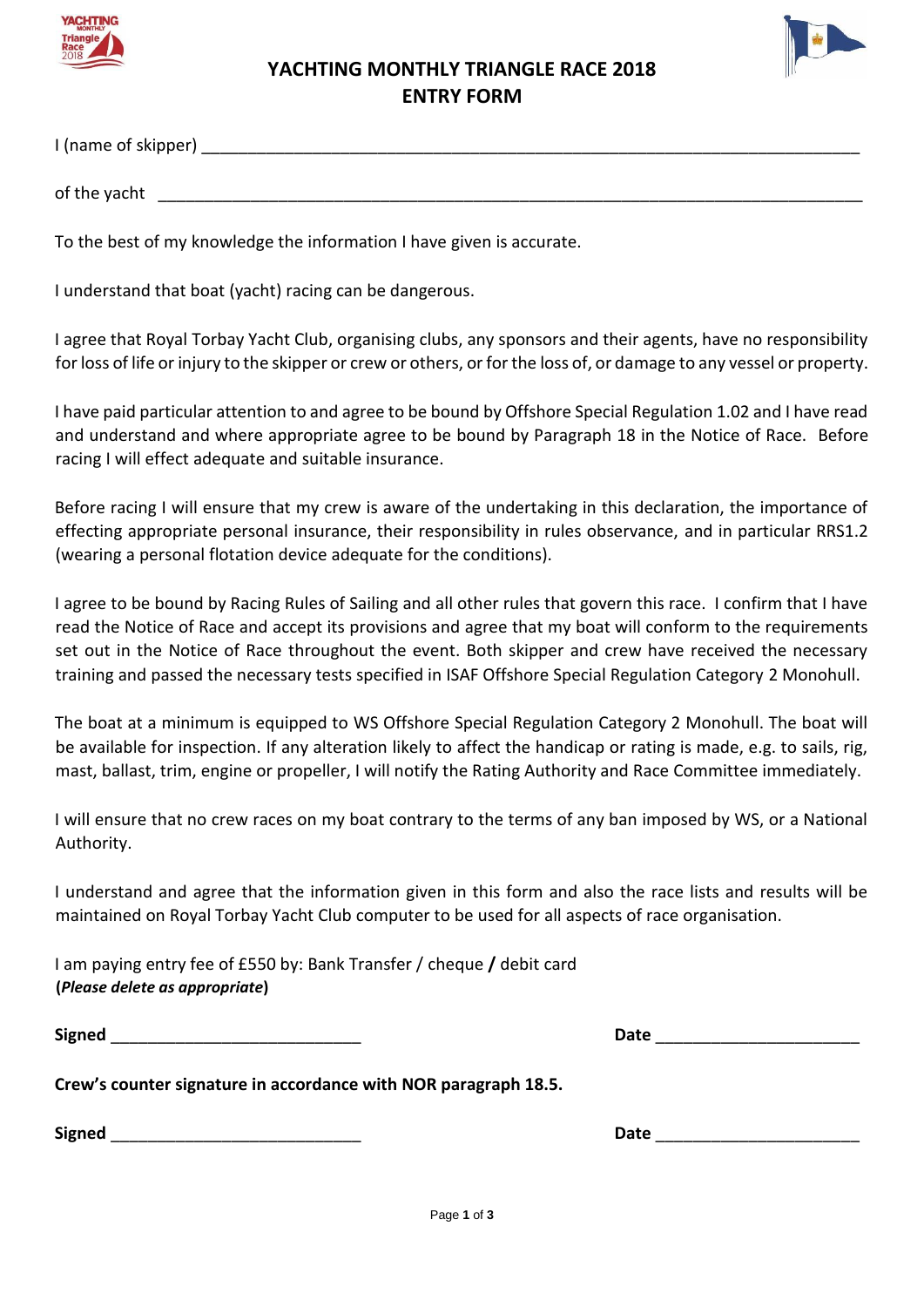



## **YACHTING MONTHLY TRIANGLE RACE 2018 ENTRY FORM**

**Entry Fee £550.00 to be paid by 31 May 2018 Please tick method used** 

- $\Box$ **Direct Bank Transfer of £550 (Please email admin@rtyc.org for bank details) (Please quote TR2018 followed by your sail number on your payment)**
- $\Box$ I enclose a cheque for £550 payable to "Royal Torbay Yacht Club" (Please quote TR2018 followed by your sail number on the reverse of your cheque)
- $\Box$ Debit / Credit Card – Please telephone the RTYC office on 01803 292006 to make a card payment The office is open weekdays 09:00 – 13:00

Please **do not** email payment card details to the club.

The log of the qualifying cruise should be submitted with this entry or presented on arrival in Torquay before 1500 on Saturday 16 June 2018. Sailing experience, together with dates and qualifications of skipper and crew should be detailed on a separate sheet of paper.

If the yacht has had major modifications since the qualifying cruise, details of the modifications should also be submitted on a separate sheet.

Owners of yachts of unusual design, construction or rig are advised to send in their plans with their entry form and to apply early.

#### **DETAILS OF YACHT**

| Name of Yacht        |                   |                | Class or Design |            | Series Date |             | Spinnaker Colour    |                |
|----------------------|-------------------|----------------|-----------------|------------|-------------|-------------|---------------------|----------------|
| LOA                  |                   |                | Keel Type       |            |             | Hull Colour |                     |                |
| Rig                  |                   |                | Sail No         |            |             |             | Register/SSR No     |                |
| <b>VHF Call Sign</b> | <b>IRC Rating</b> | SSS Base Value |                 | STIX Value | <b>AVS</b>  |             | Nationality (yacht) | <b>MMSI No</b> |